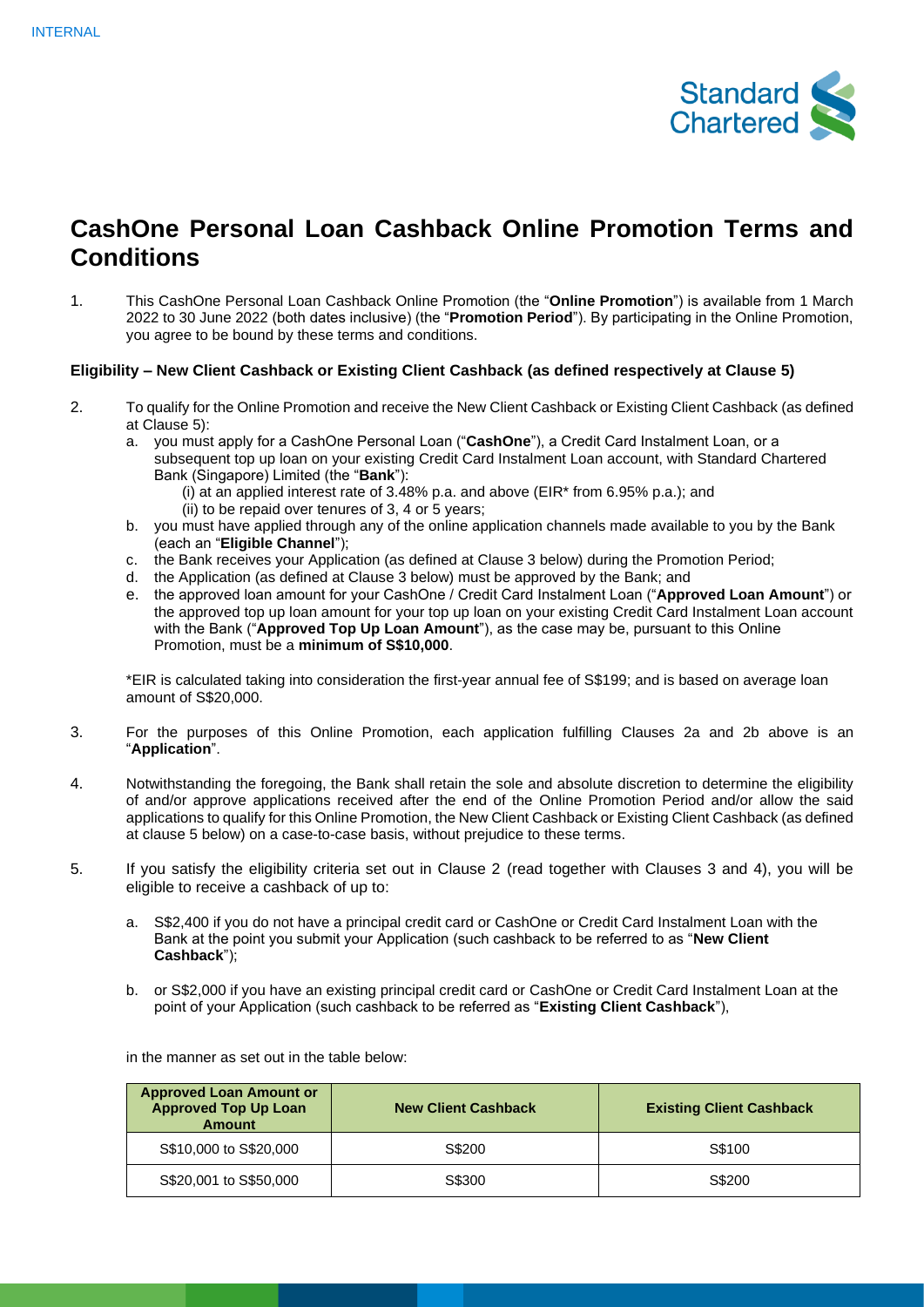

| S\$50,001 to S\$100,000  | S\$600   | S\$500   |
|--------------------------|----------|----------|
| S\$100,001 to S\$250,000 | S\$2,400 | S\$1,400 |

- 6. The New Client Cashback or Existing Client Cashback will be credited within 50 working days from the date of approval of your Application made pursuant to this Online Promotion, as determined in the Bank's sole and absolute discretion, into:
	- a. your credit card account which must be validly existing (i.e. must not be suspended, cancelled or terminated), in good standing, and conducted in a proper and satisfactory manner at all times, as determined by the Bank in its sole and absolute discretion, if you have only one credit card account;
	- b. any one of your credit card accounts, which must be validly existing (i.e. must not be suspended, cancelled or terminated), in good standing, and conducted in a proper and satisfactory manner at all times, as determined by the Bank in its sole and absolute discretion, in the event you have more than one credit card account; or
	- c. your Account (as defined at Clause 8 below), in the event you have no credit card account.

## **General**

- 7. The New Client Cashback or Existing Client Cashback is non-redeemable for cash, non-transferable, nonassignable and non-exchangeable for any other item.
- 8. Your CashOne or Credit Card Instalment Loan account (each an "**Account**"), as the case may be, must be validly existing (i.e. must not be suspended, cancelled or terminated), in good standing, and conducted in a proper and satisfactory manner at all times, including at the time of crediting (in the manner set out in Clause 6 above) of the New Client Cashback or Existing Client Cashback (as defined at Clause 5 above) as determined by the Bank in its sole and absolute discretion.
- 9. The Bank reserves the right to, without compensation, debit the New Client Cashback or Existing Client Cashback from the credit card account or Account which the New Client Cashback or Existing Client Cashback is credited into and/or forfeit the New Client Cashback or Existing Client Cashback, if:
	- a. you terminate the Account or credit card account, which the New Client Cashback or Existing Client Cashback is credited into, for any reason following the crediting of the New Client Cashback or Existing Client Cashback to your Account or credit card account (as the case may be); and/or
	- b. the Account or credit card account, which the New Client Cashback or Existing Client Cashback is credited into, is not valid, subsisting and/or in good standing at any time after the crediting of the New Client Cashback or Existing Client Cashback pursuant to this Online Promotion, as determined at the Bank's sole and absolute discretion.
- 10. By submitting an Application pursuant to this Online Promotion, you consent to the use of your personal data by the Bank for marketing purposes, including but not limited to the use of your telephone number to contact you about products and promotions offered by the Bank from time to time via telephone, SMS or electronic direct mailer. Such consent will supersede any prior choices made by you. Such consent will also prevail even if you are registered or subsequently register your contact information with the national Do Not Call Registry.
- 11. Unless otherwise stated, this Online Promotion is not valid with other offers, discounts, rebates, vouchers, privileges or promotions.
- 12. No payment or compensation whether in cash, credit or kind shall be made for any uncollected, lost, misplaced, or stolen New Client Cashback or Existing Client Cashback.
- 13. The Bank reserves the right to replace or substitute the New Client Cashback or Existing Client Cashback with any item which may or may not be of equivalent or similar value, without prior notice or reason (and the Bank shall not be obliged to disclose its reason).
- 14. Except for death or personal injury caused by the negligence of the Bank, to the fullest extent permitted by law, the Bank and members of the Bank's group shall have no liability in respect of, and will be indemnified from and